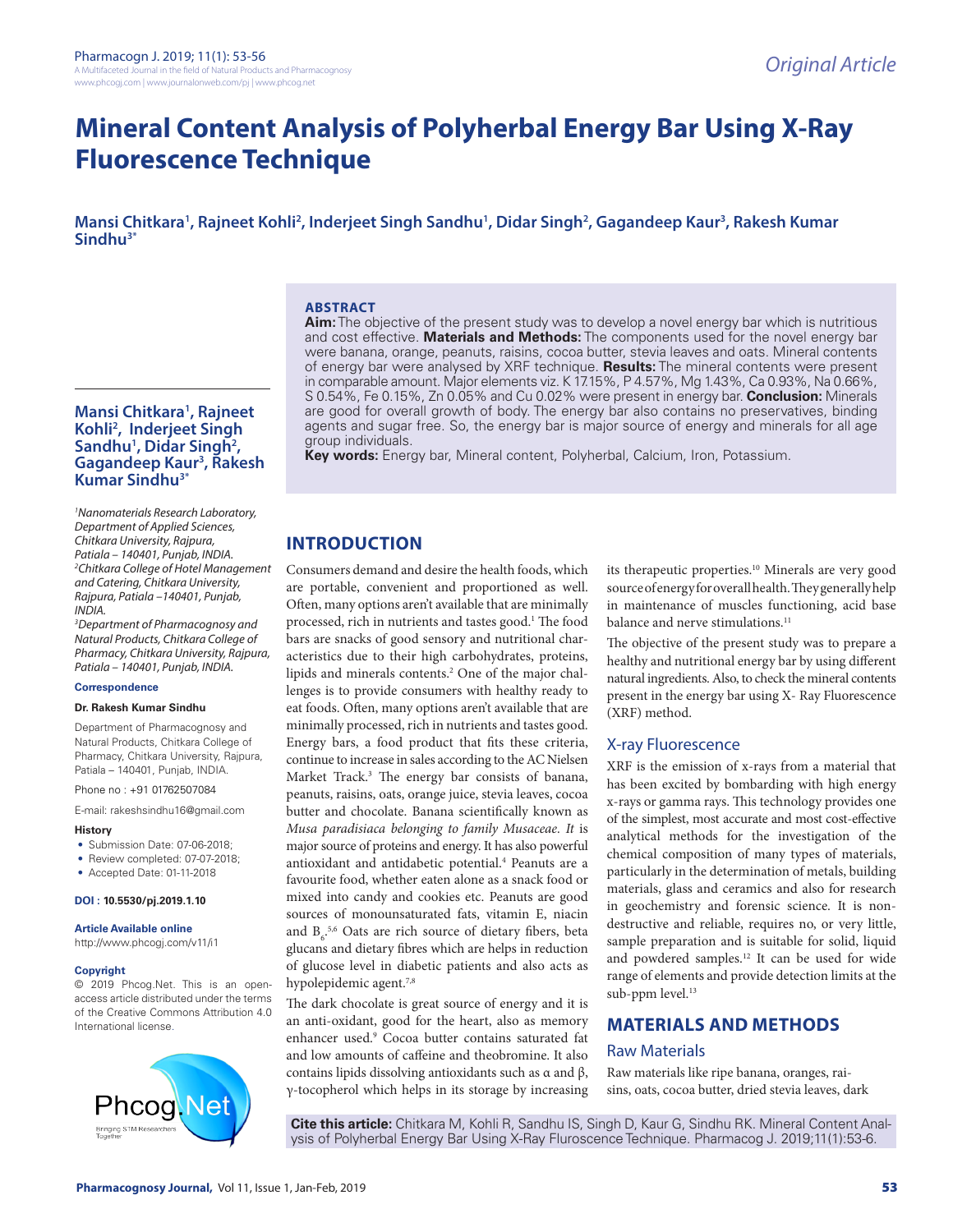compound chocolate for final coating were purchased from the local market.

### Method of Preparation

- 1. Ripe banana pureed in a mixer grinder added with the juice of two oranges approximately. Roasted peanuts which have their skin removed are ground in a mixer to a powdered form all these are mixed with cocoa butter and powdered stevia leaves.
- 2. All ingredients are cooked together on low heat until the juice evaporates and becomes a homogeneous paste on low simmered heat for 15 min approximately for a batch of approximately 400gm puree of ripe banana.
- 3. On cooling the mixture we added the oats and raisins and refrigerated the mixture for half an hour, so that we may hands mold them into shape or bars.
- 4. This is later dipped in tempered dark chocolate of 31º C to form the outer coating and thereby completing the bar.

### Tempering of chocolate

- 1. First pieces of chocolate are broken put in a heavy bottom pan in a double boiler and allowed to melt.
- 2. The temperature of chocolate has to be regulated by a thermometer and bought up to approximately 42 to 45º C.
- 3. This process is repeated at least two times, with alternation of cooling and heating, the chocolate is cooled till 30º C. This temperature change is done to bring out a shine and texture to the chocolate and repeated till the desired sheen is acquired. The chocolate being melted at controlled temperatures is what tempering is all about.

### Mineral Content Determination

#### Sample preparation

The 100gm of energy bar sample was weighed using weighing machine. The quantity was poured into crucibles then it was placed in the muffle furnace for combustion to a temperature of 500–600º C. The ash obtained after combustion allowed cooling in the muffle furnace for 24 – 30 h to room temperature and with the use of forceps and spatula the content of the crucibles for each sample was transferred into a pan for a Re-weighed.

### Method of XRF Analysis

The method of XRF analysis involves keeping the geometry of the tubesample-detector assembly constant; the sample was prepared as a flat disc, typically of diameter 28mm and thickness 1mm. Samples were located at a standardized, small distance from the tube window. Because the X-ray intensity follows an inverse-square law, the tolerance for this placement and for the flatness of the surface must be very tight in order to maintain a repeatable X-ray flux. Ashes were machined to shape and finely ground and pressed into a tablet. A further reason for obtaining a flat and representative sample surface was that the secondary X-rays from lighter elements often only emit from the top few micrometers of the sample.<sup>14,15</sup>

# **RESULTS AND DISCUSSION**

White milky ash was obtained after combustion of energy bar in furnace. The various elements were detected by XRF method. The major elements which were detected sodium, potassium, calcium, iron, phosphorus and magnesium etc.

Potassium (K) is also a vital mineral for maintaining fluid and electrolyte balance in the body. Potassium in association with sodium ions, potassium plays an important role in the nerve functions and also for muscle

| Sr. No.        | <b>Elements</b> | <b>Intensity</b> | Percentage |  |
|----------------|-----------------|------------------|------------|--|
| 1              | K               | 424.4 KCps       | 17.15 %    |  |
| $\overline{2}$ | P               | 100.9 KCps       | 4.57 %     |  |
| 3              | Na              | 3.2 KCps         | 0.66%      |  |
| $\overline{4}$ | Mg              | 20.1 KCps        | 1.43 %     |  |
| 5              | Fe              | 15.3 KCps        | 0.15 %     |  |
| 6              | Cu              | 4.0 KCps         | 0.02%      |  |
| 7              | Mn              | 3.2 KCps         | 0.05%      |  |
| 8              | Ca              | 16.3 KCps        | 0.93 %     |  |
| 9              | Zn              | 14.3 KCps        | 0.05%      |  |
| 10             | S               | 18.9 KCps        | 0.54 %     |  |
|                |                 |                  |            |  |

Kilocounts per second (KCps)

growth. K 17.15% was present in novel polyherbal energy bar as shown in Table 1. Magnesium (Mg) is an essential mineral for the human body and it helps in strengthen immune system and maintain normal nerves and muscles function. Magnesium also helps in reduction of blood pressure and blood glucose level.<sup>16</sup>

Mg 1.43% was present in novel polyherbal energy bar as shown in Table 1. Calcium (Ca) is a mineral that is mainly associated with strengthen of bones, teeth and gums. Ca plays an important role in the normal functioning of the mechanism of blood coagulation, for normal muscle functioning. Ca 0.93% was present in novel polyherbal energy bar as shown in Table 1. Phosphorous (P) helps to synthesize protein for the growth, maintenance and repair of cells and tissues. P 4.15% was present in novel polyherbal energy bar as shown in Table 1. Zinc (Zn) is an essential mineral for normal growth and development during pregnancy, childhood, adolescence and proteins synthesis in body. The insufficiency of zinc may lead to diarrhoea, stunted growth, impotence, hair loss and skin diseases and weak immunity. Zn 0.05% was present in novel polyherbal energy bar as shown in Table 1. Iron (Fe) is an essential metal ion that is involved in oxygen transport and helps regulate cell growth and differentiation. It is known that the deficiency of iron leads to anaemia which is prevalent in many parts of the world.<sup>17</sup> Fe 0.15% was present in novel polyherbal energy bar as shown in Table 1. Copper (Cu) plays a role in proteins synthesis in our body such as collagen and hemoglobin, which transport oxygen.18 Cu 0.02% was present in novel polyherbal energy bar as shown in Table 1.

# **CONCLUSION**

On the basis of results obtained it could be concluded that newly developed energy bar was recorded remarkable number of mineral contents. Minerals are very essential for overall mental and physical growth. Novel energy bar is good source of mineral content and thus individual feeding this energy bar will not be mineral deficient. It is beneficial for diabetic patients because there were stevia leaves used as a natural sweetener and no chemical preservatives added. The product is also gluten free so it is safe for celiac patients. This energy bar is very cost effective and it could be used as a substitute for expensive commercial formula.

# **ACKNOWLEDGEMENT**

The authors are grateful to Dr. Madhu Chitkara, Vice Chancellor, Chitkara University, Rajpura, Patiala, India and Dr. Ashok Chitkara, Chancellor, Chitkara University, Rajpura, Patiala, Punjab, India for support and institutional facilities.

# **Table 1: Mineral composition of Polyherbal energy bar.**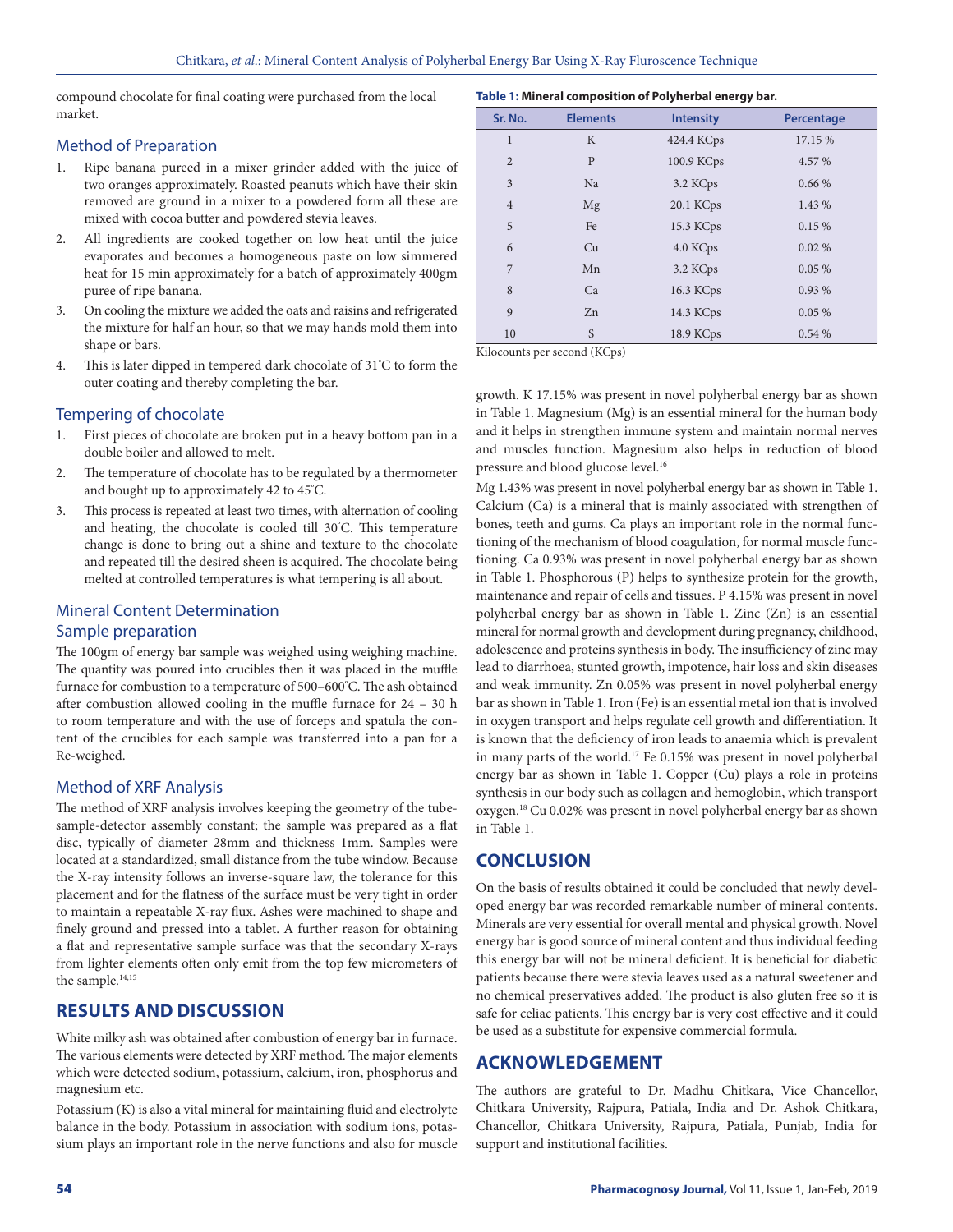# **CONFLICT OF INTEREST**

The authors declare no conflict of interest.

# **ABBREVIATIONS**

XRF: X- Ray Fluorescence; K: Potassium; Ca: Calcium; Mg: Magnesium; P: Phosphorus; Fe: Iron; Cu: Copper; KCps: Kilocounts per second.

# **REFERENCES**

- 1. Mridula D, Singh KK, Barnwal P. Development of omega -3 rich energy bar with flaxseed. J Food Science Tech. 2013;50(5):950-7.
- 2. Ooamah BD. Flaxseed as a functional food source. J Sci Food Agric. 2001;81(9):889-94.
- 3. BIS IS: 6273 Part I and Part II Guide for sensory evaluation of foods. Indian Standard Institution, Manak Bhawan, New Delhi. 1971.
- 4. Famakin O, Fatoyinbo A, Ijarotimi OS, Badejo AA, Fagbemi TN. Assessment of nutritional quality, glycaemic index, antidiabetic and sensory properties of plantain (*Musa paradisiaca*)-based functional dough meals. J Food Sci Technol. 2016;53(11):3865-75.
- 5. Mahmoud AH, ElAnany AM. Nutritional and sensory evaluation of a complementary food formulated from rice, faba beans, sweet potato flour and peanut oil. Food Nutr Bull. 2014;35(4):403-13.
- 6. Reyna VN, Bermudez PV, Mengual ME, *et al.* Oat-derived β-glucan significantly improves HDLC and diminishes LDLC and non-HDL cholesterol in overweight individuals with mild hypercholesterolemia. Am J Therap. 2007;14(2):203-12.
- 7. Butt MS, Nadeem MT, Khan MKI, Shabir R. Oat: unique among the cereals. European J Nutrition. 2008;47(2):68-79.
	- **GRAPHICAL ABSTRACT SUMMARY**

#### Mineral composition of Polyherbal energy bar

| Sr. No.<br>1. | <b>E</b> lements<br>K | Intensity<br>424.4 KCps | Percentage<br>17.15% |
|---------------|-----------------------|-------------------------|----------------------|
| 2.            | P                     | 100.9 KCps              | 4.57%                |
| 3.            | Na                    | $3.2$ KCps              | 0.66%                |
| 4.            | Mg                    | 20.1 KCps               | 1.43%                |
|               | Fe                    | 15.3 KCps               | 0.15%                |
| 6.            | Cu                    | 4.0 KCps                | $0.02\%$             |
| 7.            | Mn                    | 3.2 KCps                | $0.05 \%$            |
| 8.            | Ca                    | 16.3 KCps               | 0.93%                |
| 9. .          | Zn                    | 14.3 KCps               | 0.05%                |
| 10.           |                       | 18.9 KCps               | 0.54%                |

Kilocounts per second (KCps)

#### **ABOUT AUTHORS**



**Dr. Mansi Chitkara:** Professor and Head, Nanomaterials Research Laboratory, Chitkara University, Rajpura, Punjab. She obtained her Ph.D. Degree in Mechanical Engineering from Punjab Technical University and the title of her Ph.D. thesis was Synthesis and Characterization of semiconductor nano-materials. She did her Master of Engineering in Industrial Materials & Metallurgy from Punjab Engineering College, Chandigarh. Her research area includes Nano-materials, Nano-Herbal materials synthesis and characterization for Pharmaceutical and Medical applications. She has published more than 35 research papers in reputed International Journals, International/National Conferences. She is currently guiding Ph.D., M.Tech., M.Pharm. students in the field of Nano-science and Technology. For further research details follow her research gate Professor and Head, Nanomaterials Research Laboratory, Chitkara University, Rajpura, Punjab. She obtained her Ph.D. Degree in Mechanical Engineering from Punjab Technical University and the title of her Ph.D. thesis was Synthesis and Characterization of semiconductor nano-materials. She did her Master of Engineering in Industrial Materials & Metallurgy from Punjab Engineering College, Chandigarh. Her research area includes Nano-materials, Nano-Herbal materials synthesis and characterization for Pharmaceutical and Medical applications. She has published more than 35 research papers in reputed International Journals, International/National Conferences. She is currently guiding Ph.D., M.Tech., M.Pharm. students in the field of Nano-science and Technology. For further research details follow her research gate



**Ms. Rajnit Kohli:** Principal, IHM, Bathinda, Punjab, affiliated to NCHMCT under ministry of tourism. She had 27 years of experience in the hospitality Sector and her expertise in food and berevages formulation and development.

- 8. Settaluri VS, Kandala CVK, Puppala1 N, Sundaram J. Peanuts and Their Nutritional Aspects—A Review. Food and Nutrition Sciences. 2012;3(12):1644-50.
- 9. Fernell M, Swinton C, Lukowiak K. Epicatechin a component of dark chocolate, enhances memory formation if applied during the memory consolidation period. Commun Integr Biol. 2016;9(4):816-23.
- 10. Naik B, Kumar V. Cocoa Butter and Its Alternatives: A Reveiw. J Bior Eng and Tech. 2014;1:7-17.
- 11. Odom TC, Udensi EA, Iweh MO. Nutritional evaluation of unripe Carica papaya, unripe banana, *Mucuna cochi* weaning food formulation. Eur J Bio Med Sci Res. 2013;1:6-15.
- 12. John A, Alexanda S, Larry A. Approaching a universal sample preparation method for XRF analysis of powder materials. International center for Diffraction Data 2001, Advances in X -Ray Anal. 2001;44:368-70.
- 13. Jenkins R. X Ray Fluorescence Spectrometry. Wiley Interscience, New York. 1999;5-7.
- 14. Loupilov A, Sokolov A, Gostilo V. X-Ray Peltier Cooled detectors for X-Ray Fluorescence analysis. Radiat Phys Chem. 2001;61(3-6):463-4.
- 15. Omatola KM, Onojah AD. Elemental analysis of rice husk ash using X ray fluorescence technique. Int J Phy Sci. 2009;4(4):189-93.
- 16. Larsson SC, Wolk A. More Magnesium-Rich Food for Less Diabetes. Journal of Internal Medicine. 2007;262(2):208-14.
- 17. Miret S, Simpson RJ, McKie AT. Physiology and Molecular Biology of Dietary Iron Absorption. Annual Review of Nutrition. 2003;23(1):283-301.
- 18. Anonymous. Institute of Medicine, Food and Nutrition Board. Dietary Reference. Intakes for Vitamin A, Vitamin K, Arsenic, Boron, Chromium, Copper, Iodine, Iron, Manganese, Mo-lybdenum, Nickel, Silicon, Vanadium and Zinc. 2001.

• The present study provides evidence that polyherbal energy bar contains various types of minerals and proteins which are helpful in growth of body. This energy bar contains all natural ingredients and no added synthetic chemical preservative and binder in formulation.